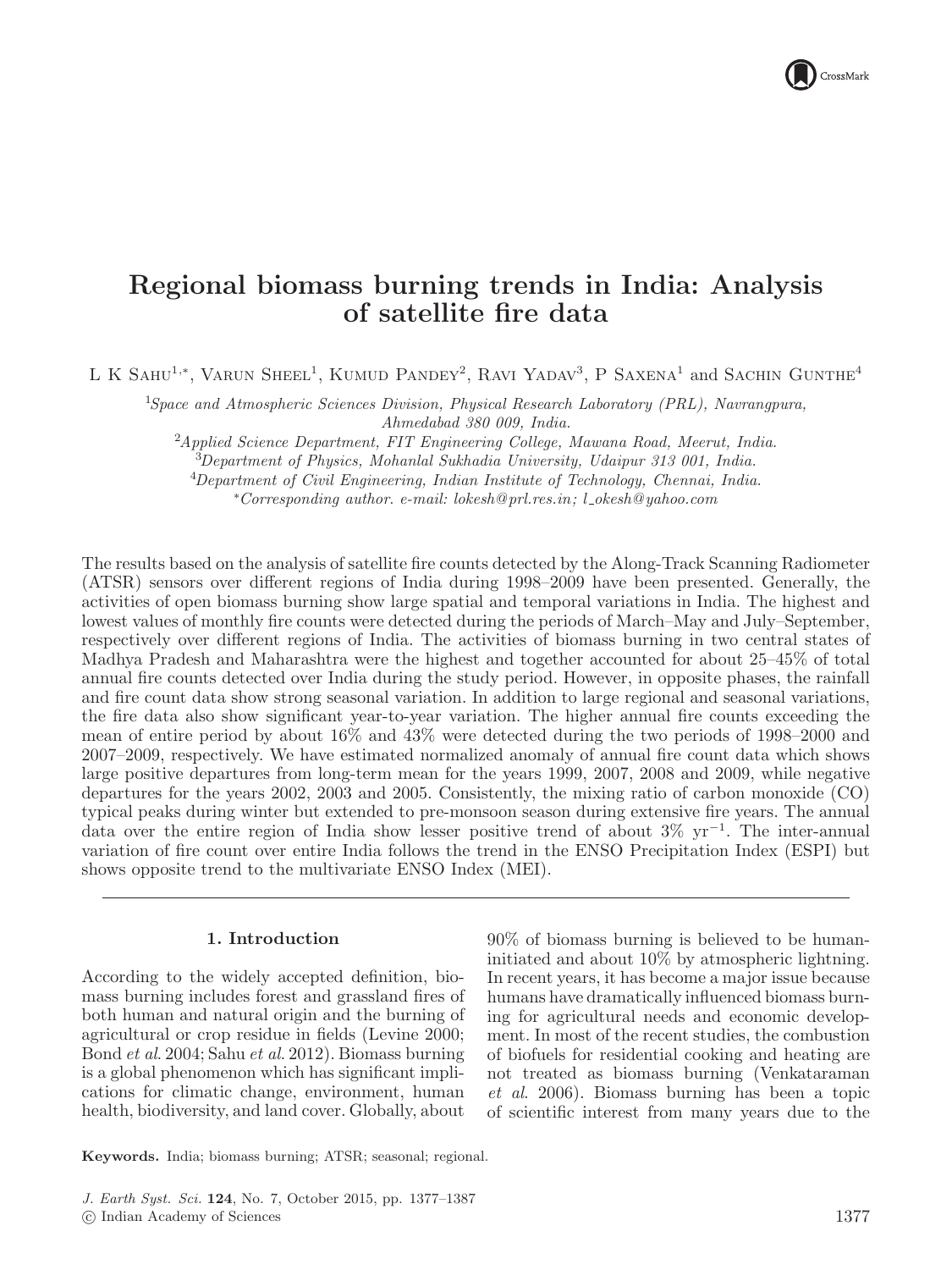implications for climatic change as a result of landscape change, loading of aerosols and trace gases in the atmosphere (Crutzen and Andreae 1990).

Comprehensive modelling-based emission estimates of various trace gases and aerosols indicate major or significant contributions from biomass burning sources on global scale (van der Werf *et al.* 2006, 2010). In the tropical regions, the activities are particularly widespread accounting for about 80% of global biomass burning (Hao and Liu 1994; Christopher *et al*. 1996; Folkins *et al*. 1997). For some species like carbon monoxide (CO) and volatile organic compounds (VOCs), the biomass burning emissions account for 20–30% of the total emissions in Asia (Streets *et al.* 2003). The biomass burning emissions in India contribute substantially to the budgets of various aerosols and gaseous species in Asia (Streets *et al.* 2003; Bond *et al.* 2004). According an estimate between 1995 and 2000, the open burning sources contributed about 25% to black carbon, organic matter, and CO emissions in India (Venkataraman *et al*. 2006).

The updraft of biomass smoke by tropical convection may significantly impact the climate dynamics. The modelling studies of transport explain the role of injection into the tropical upper troposphere on regional and continental scales (Andreae and Merlet 2001). In addition, fire-induced convection could be another key factor that contributes to the uplifting of fire emissions. Quantification of the amount of these species transported from India and other continental regions of Asia to the remote Indian Ocean was a major objective of the Indian Ocean Experiment (INDOEX) campaign (Lelieveld *et al.* 2001; Sahu *et al.* 2006, 2011). The *in-situ* measurement and model studies of aerosols and trace gases indicate significant contribution from biomass burning sources in different parts of India (e.g., Kharol and Badarinath 2006; Sahu and Lal 2006; Lal 2007; Kumar *et al.* 2012). Satellite-based fire data has been to characterize the variability of biomass burning during the past several decades (e.g., Dozier 1981; Kaufman *et al.* 1998; Giglio *et al.* 2003; Wooster *et al.* 2005). Theoretically, remote sensing data should provide the capability to directly quantify emissions of gaseous and particulate species, but in practice this requires determination of the source of emissions which involves complex inversion and geochemical transport modelling (Mieville *et al.* 2010). In detail, parameters like amount of biomass available, mass fraction of carbon in fuel, combustion factor and combustion averaged emission factor are required to estimate the emission inventory. These parameters are known to exhibit large spatial and temporal variations and inadequate information increases the uncertainty in the emission estimates (Sahu and Sheel 2014). The amount of biomass consumed has been

derived mainly from the active fire detected by the Tropical Rainfall Measuring Mission (TRMM), Visible and Infrared Scanner (VIRS), Along-Track Scanning Radiometer (ATSR), and MODerate resolution Imaging Spectroradiometer (MODIS) active fire data (van der Werf *et al.* 2006 and references therein). Nonetheless, the model simulations rely on the inventory data to explain the observed features in the distribution of various key constituents in the atmosphere. The activities of biomass burning are mostly uncontrolled and pose a great deal of challenge to estimate the reliable emissions of aerosols and trace gases (Streets *et al.* 2003). However, such inventories are available with several key limitations, viz., large uncertainty and poor spatial resolution depending on the species of interest. Therefore, use of biomass burning inventory data in the model simulations has been treated subjectively. In contrast, the anthropogenic emission processes are reasonably well parameterized and enable less uncertain emission estimate of many gaseous and particulate species. Lack of information regarding the cause, location and timing of biomass burning are the major factors that cause uncertainty in the emission estimates of trace gases and aerosols. Additionally, the large uncertainties associated with burned biomass estimates, and in particular those associated with open burning, are caused by the uncertainty inherent in burned areas, fuel loads, combustion factors, and emission factors (Ito and Penner 2004). The largest differences between the model and observation in India were seen during the intense biomass burning activity and are related to the uncertainties in the emission data (Kumar *et al*. 2012). The long-term studies characterizing the variation of regional biomass burning in India are rare.

In this study, we have discussed the spatial and temporal variations of biomass burning over India. We have analyzed the regional, seasonal and interannual patterns of fire count data detected over India during the years 1998–2009. This study clearly reflects about the factors/sources involved in biomass burning by different statistical analysis. For this purpose, we have used the ATSR fire count data in the present study. The discussion related to the emissions of specific aerosols and trace gases are beyond the scope of this paper and the results related only to the fire events have been presented. On global scale, the ATSR-World Fire Atlas (WFA) monthly fire counts are about 40% smaller than the related MODIS-Terra fire products (Arino *et al*. 2012). The correlation coefficient between ATSR-WFA and MODIS datasets is very high (0.87). The scope of this paper is remarkable as it summarizes not only spatial but also temporal variation of biomass burning in different parts of India.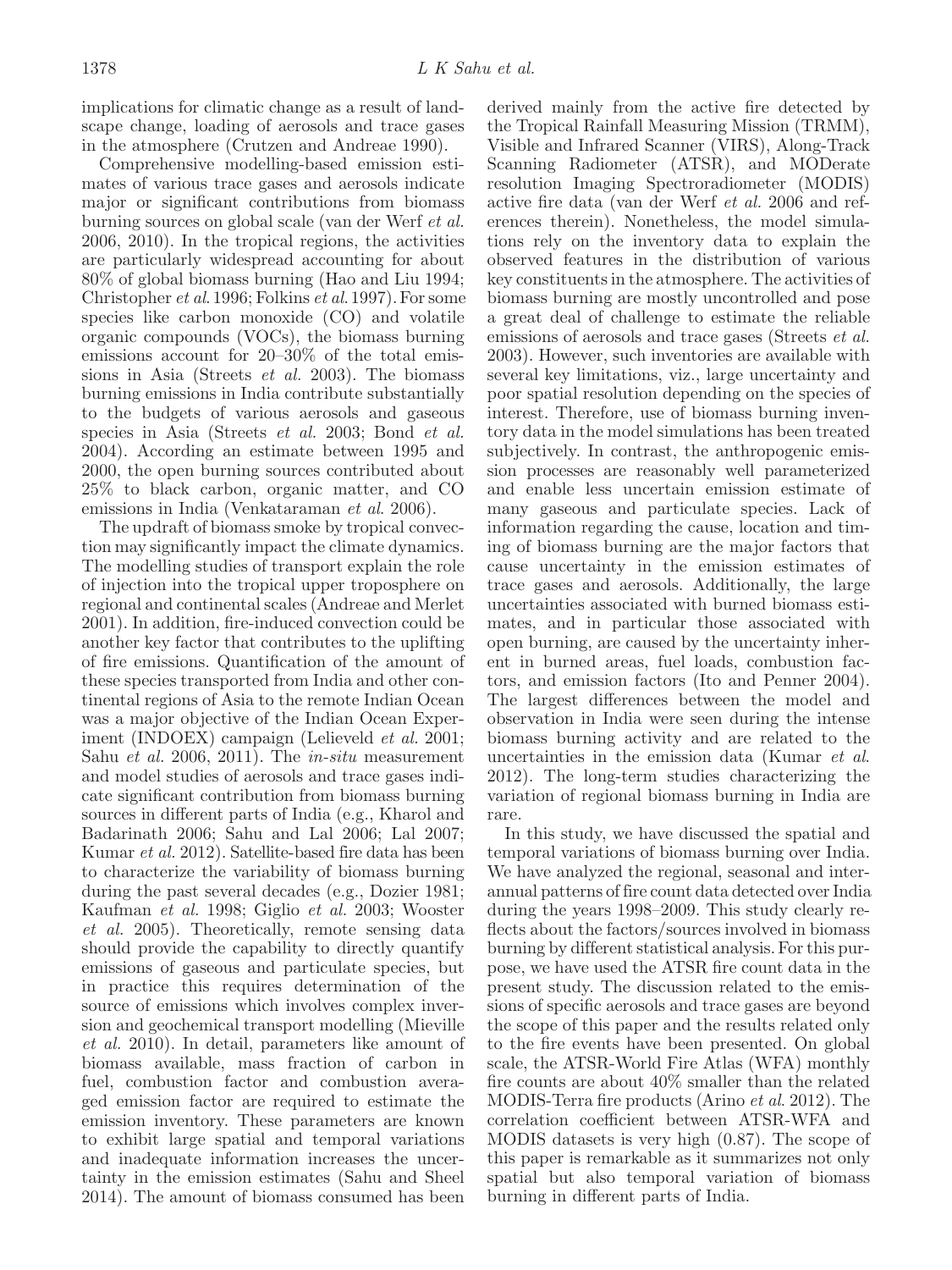## 2. Data and analysis

The European Space Agency (ESA) ATSR-WFA project provides a global fire data detected by the ATSR-2 and Advanced Along-Track Scanning Radiometer (AATSR) sensors (Arino *et al.* 2005, 2007). The global fire count map represents the location and time for which the emitted radiances exceed the criteria values in the middle-infrared (MIR) band centered at  $3.7 \mu m$ . The algorithms namely ALGO1 and ALGO2 are based on the anomalous night-time brightness temperature (BT) threshold exceeding 312 and 308 K, respectively. The AATSR and ATSR-2 data are available with 1 km  $\times$  1 km of spatial resolution. The ATSR dataset contains a number of events from heat sources other than vegetation fire like flares from oil-gas industrial sites, crude oil production and volcanoes. However, for this study, we assume that contributions from such activities other than vegetation fires are negligible over India (Casadio *et al.* 2012). In any case, the trend analysis of biomass burning will not be affected as fire counts from other activities are typically fixed in location and show less variation with time. The inherent drawback with the algorithm ALGO2 is the dependence of the 3.7 µm BT values from the warm surface, i.e., from the nonburning activities. Another drawback with ATSR is the night-time overpass with the fact that biomass fire activity peaks in the afternoon due to both human activity and meteorological conditions. Cloud coverage could be also a source of uncertainty as it prevents the detection of surface fires. Despite their several shortcomings, the ATSR fire count data provide the best current information on the seasonal and spatial variations of biomass burning activity in many parts of the world. However, the ATSR data itself does not provide the information about the type of material/vegetation specific to the fire count detected unless specified from other sources or observations. The fire count detection has been employed in numerous studies for a variety of applications (Duncan *et al.* 2003). Emissions of CO and its variability with the biomass fire events over India have been demonstrated by Singh *et al.* (2009). The usefulness of Advanced Very High Resolution Radiometer (AVHRR) and ATSR fire counts as well as burned area estimates using SPOT (Satellite Pour Observation de la Terra) imagery during the 1997 Indonesian fire season has been demonstrated (Legg and Laumonier 1999). In this study, we have used the fire count data derived by algorithm ALGO2 which also represents the small intensity biomass fires. Additional details of the ATSR fire count detection and related methodologies can be found elsewhere (Buongiorno *et al.* 1997; Arino *et al.* 2001). We have also used

CO data from the Model for Ozone and Related Tracers, version 4 (MOZART-4). In our institute (Physical Research Laboratory), we run the model on the 3 Terraflop HPC Linux cluster with 20 nodes. A typical one year run takes about 12 hrs of time.

## 3. Results and discussion

#### 3.1 *Regional and seasonal variation*

The yearly fire count maps of India from 1998 to 2009 are shown in figure 1. In each map, the fire count data has been colour-coded for the respective month of the year. The fire map shows large spatial and seasonal variations during each year. The events of biomass burning can be predominantly located in the central parts, downhill of Himalayas, and eastern regions of India. The moderate activities of biomass burning can be noticed over the southern peninsular region of India. However, lesser events of biomass burning in the northwestern region (except Punjab state) of India are quite evident in the annual fire count map of each year. The present result is consistent with the fact that the western part of the Indo-Gangetic Plain (IGP) has the highest crop waste availability followed by central and peninsular India. Whereas, central India shows highest forest fire activities followed by the eastern part of IGP and the northeastern part of India (Venkataraman *et al.* 2006). In tropical countries like India, fires are mostly related to deforestation, shifting cultivation and clearance of agricultural residue (Singh and Panigrahy 2011). In figure 1, some fire points particularly in the oceanic region near Mumbai represents natural gas flares and we have not treated such points in the discussion related to the variation of biomass burning sources. Moreover, the visualization of fire points through dots in figure 1 may hide other colours depicting the months due to very nature of overlay of points. Therefore, we suggest referring of figure 2 for exact quantification of monthly fires in different states of India.

The map for the year 1999 shows extensive biomass burning along the foothills of the Himalayas and northeast region of India. Although it represents small geographical area, the fires in northeast region also make substantial contribution. In most parts of India, the events of biomass burning occur during the pre-monsoon season. However, in some regions, the biomass burning remains active during the winter season. The biomass burning activities in the two central states of Madhya Pradesh (including Chhattisgarh) and Maharashtra were highest among all the states in India. In the annual fire count data of India during 1998–2009, the biomass activities in these states accounted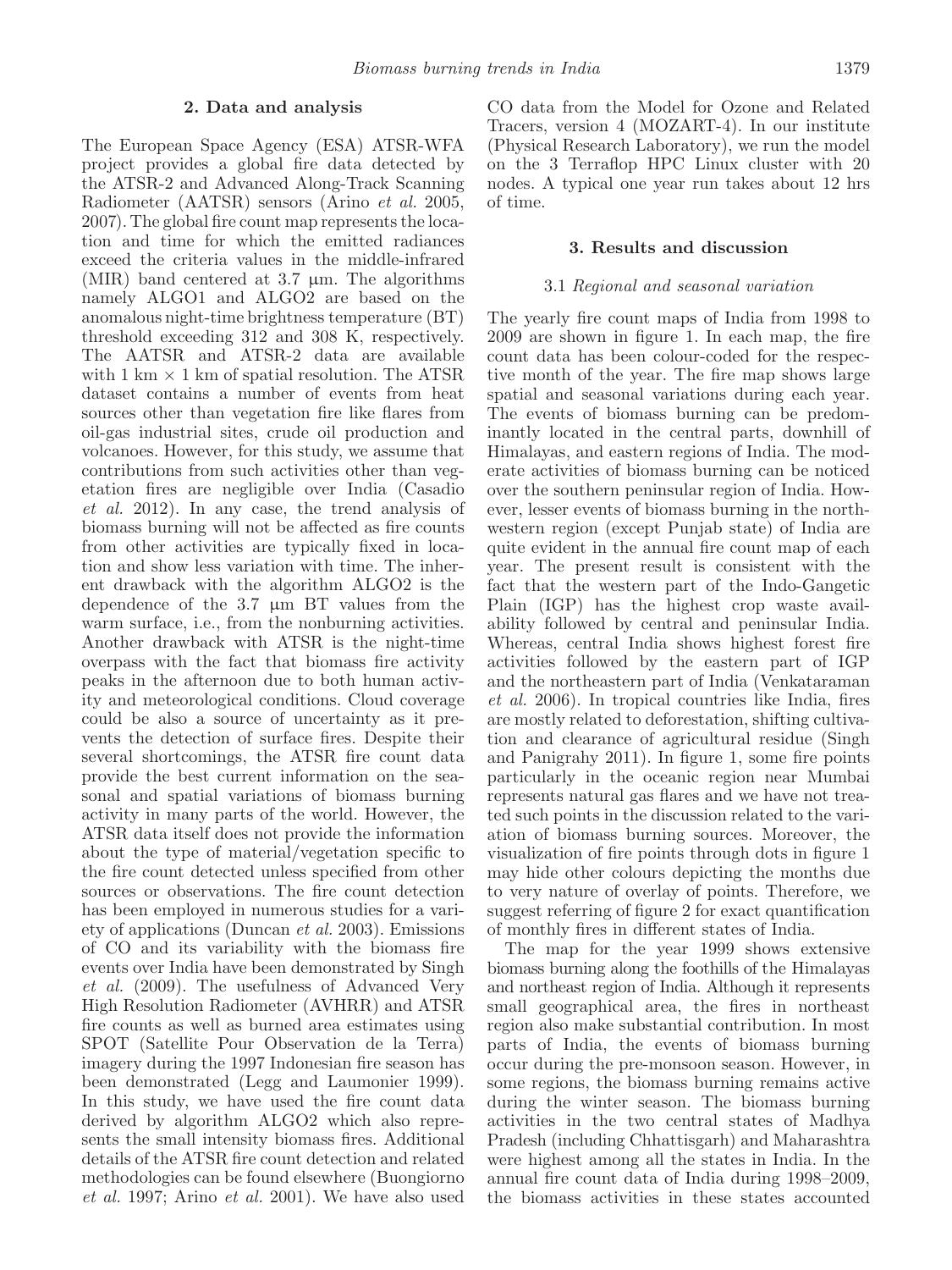

Figure 1. The ATSR-WFA fire count maps of India from 1998 to 2009. The fire counts are colour-coded for the respective month of the year.

for about 25–45% with a mean value of 36  $\pm$  6% of total fire count. The annual variation based on the monthly mean of fire count data detected for the different states of India during 1998–2009 are shown in figure 2. In most of the states, the activities of biomass burning show clear seasonality with a peak during March–April (summer) period. This is consistent with another study over India for the year 2013 reporting more than 70% of total fires during March–April period. However,

the peak activities in the northwest states of Haryana, Punjab and Rajasthan were detected in the month of May. The moderate activities were detected during March–May period in many parts of India. It was a known fact that Rajasthan faced severe drought conditions. However, it is still uncertain if this was linked to ENSO conditions. For example, unusually low annual rainfall of 220 mm was recorded in 1998. Giriraj *et al.* (2010) also report high occurrence of fires particularly over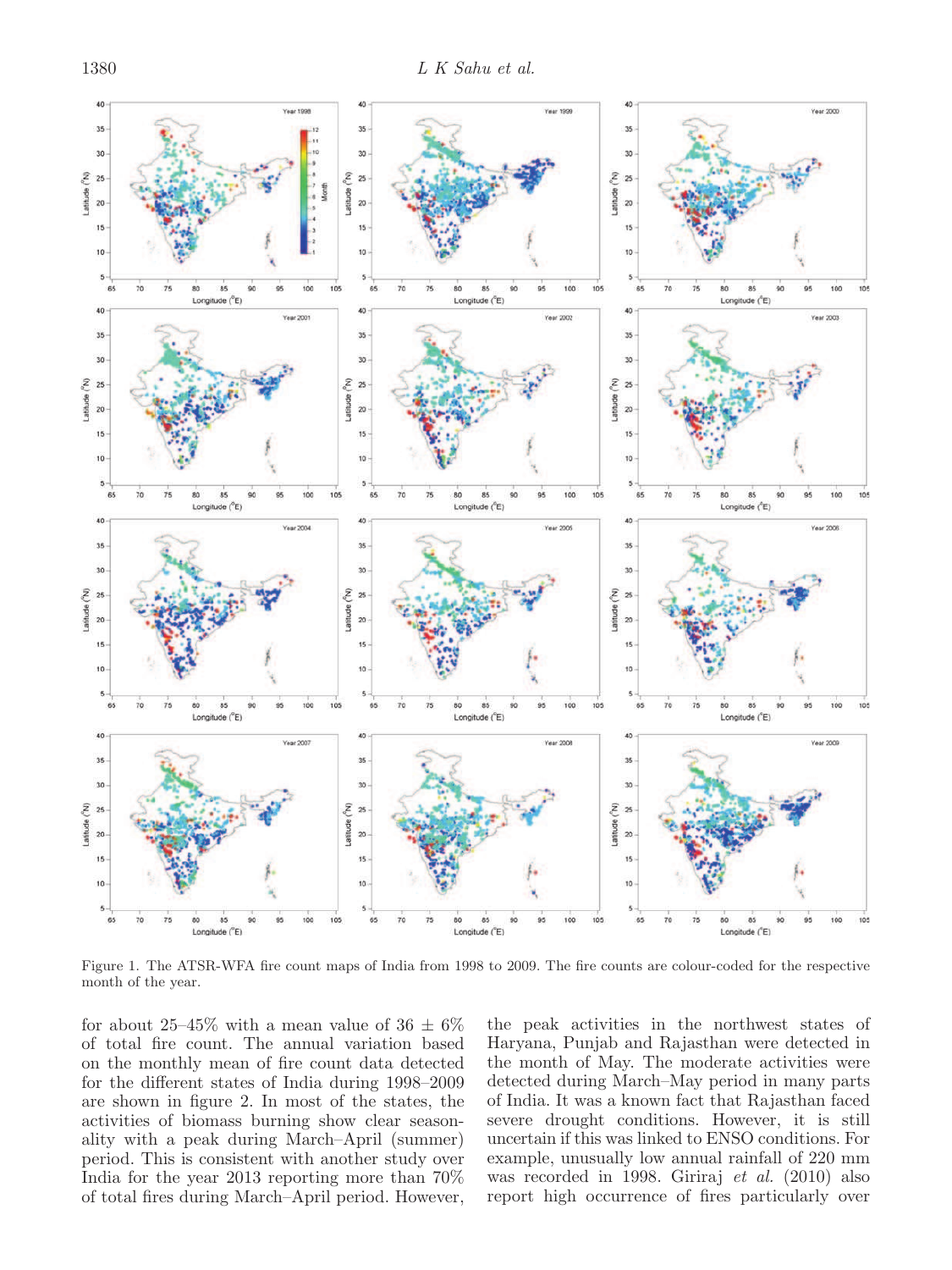

Figure 2. Annual variation based on monthly means of fire counts detected for the different months during 1998–2009 in different states of India.

eastern Rajasthan during May 1998. Primarily, this has been caused by prolonged dry seasons and droughts and hence increasing the loading of dry biomass. For example, some events during the month of June were also detected in the sates of Gujarat, Uttar Pradesh, Jammu and Kashmir, etc. The seasonality of fire data in the southern states of Andhra Pradesh, Karnataka, Kerala and Tamil Nadu does not show strong peaks as moderate activities were detected from the month of January to June. On average, the fires during March–May accounted for more than 75% of total annual fires detected in India.

There can be several factors like meteorology, post-harvest burning and land use practices leading to the regional and seasonal variations in fire count data over India (Habib *et al.* 2006). Biomass burning seasonal cycle with high in pre-monsoon season and low in monsoon season is because of highest agricultural waste burning and highest rainfall, respectively. Two seasonal crops known as rabi (wheat, burley, mustard, etc.) and kharif (rice, millets, pulses, groundnut, cotton, sugarcane, etc.) are harvested during late winter and monsoon seasons, respectively. Moreover, the forests were cleared during late December, January while the slash and burn started from February till May. The peak burning occurs during March. Therefore, the post-harvesting agriculture residue burning peaks in May (for rabi crops) and in October (for kharif crop) in the IGP region. In central India, agricultural residue burning occurs during January– April and October–December, while in peninsular India, the crops residue burning takes place during February–March consistent with the harvesting months (Duncan *et al*. 2003). This observation is similar to the previous studies which attribute agricultural residue burning to the total cropped areas in one of the regions of India, Punjab (Singh and Panigrahy 2011), while the forest fire peaks in the pre-monsoon season in India irrespective of region. We have used the monthly rainfall and fire count data over India during 1998–2009 (figure 3a). The monthly mean mixing ratios of CO at surface and 300 hPa levels obtained from the MOZART-4 model over India (7–37◦N, 69–97◦E) for the years 2001–2008 are also plotted. The surface mixing ratio of CO clearly shows seasonality with highest during the winter season. However to be exact, this feature does not match with the seasonality in the biomass burning events. One of the possible reasons could be the compressed PBL depth favouring accumulation of pollutant near the surface during winter. Although the biomass burning peaks during the pre-monsoon, the surface level CO is slightly lower than the expected. In this season, the surface temperature is very high compared to that of winter months and hence provides favourable conditions for the convective updraft motion. In tropical regions, the atmospheric convection is an important force for the transport of airmass from surface to the upper troposphere (Sheel *et al.* 2014). However, in the presence of convection, emission may be high, but the buildup of higher levels in the atmospheric is inhibited to efficient ventilation. We have also shown in CO at 300 hPa, which show opposite seasonality to that of surface level CO. To some extent, this supports the role of convection in pre-monsoon months. Nonetheless, in spite of the role of convection, the enhancements in surface CO particularly during extensive fires in the pre-monsoon months of 2004 and 2007 can be clearly noticed. For example, the mean mixing ratios of CO were 282 and 350 ppbv during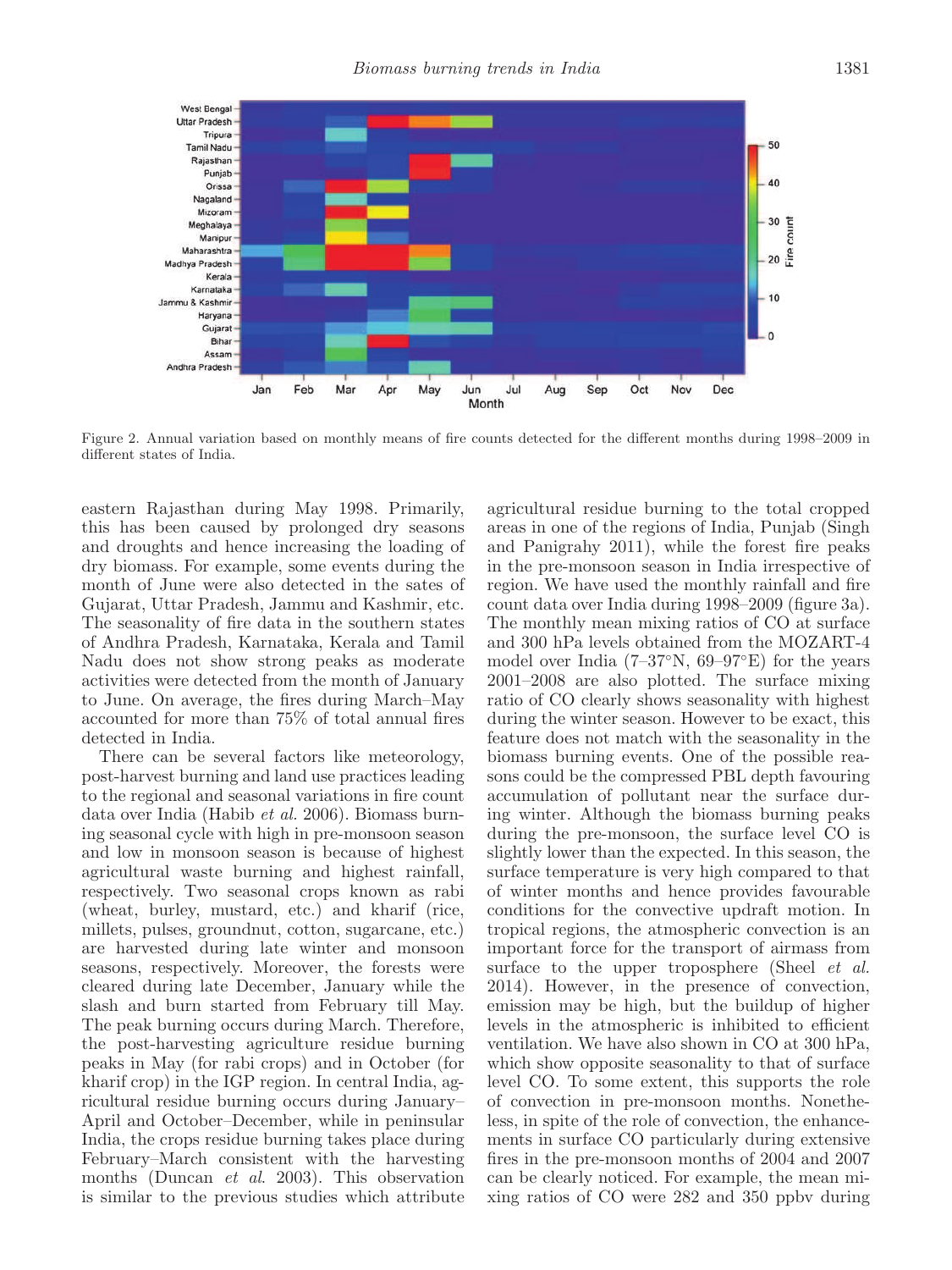

Figure 3. Long-term monthly variations of fire count, total rainfall, CO mixing ratio, MEI and ESPI indices during the period of 1998–2009 over India.



Figure 4. The state-wise annual fire trends during the years 1998–2009.

March–April period of 2004 and 2007, respectively. These values of CO were significantly higher than the mean value (241 ppbv) calculated for the premonsoon period of 2001–2008. Therefore, presence of exceptionally high CO can be clearly noticed even though dilution due to convection. The rainfall and fire count data show strong seasonal variation but were opposite in phase to each other. From the month of February to March, the activities of biomass fire were intense but rainfall was almost negligible across the India. On the contrary, the biomass burning activities were negligible but rainfall was highest during the monsoon season (July–September). The month of June may represent the transition period when both rainfall and biomass can co-exist to some extent. Cloudy conditions during rainy season can further obscure the detection of active fires by satellite-based sensors. The out-of-phase annual variations of biomass fire and rainfall suggest that the dry conditions during the late winter and pre-monsoon seasons facilitate the biomass burning activity, whereas the opposite is true in monsoon season. Due to vast geographical and climatic variations, the determination of exact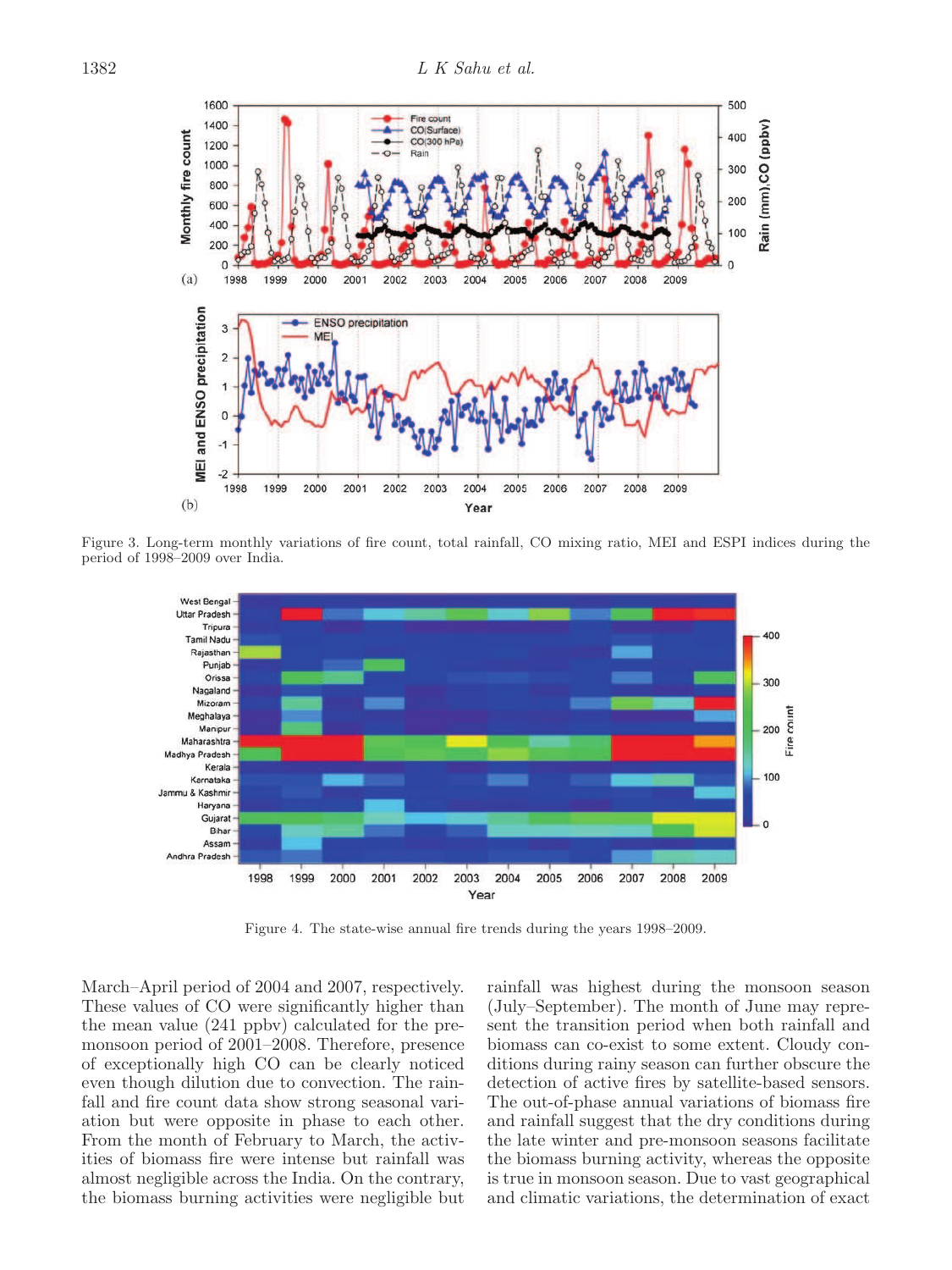causes of fires on very small spatio-temporal domain requires further information.

#### 3.2 *Inter-annual variation*

The annual fire count data detected over different states of India during the years 1998–2009 are plotted in figure 4. The annual fire count data for almost all the states show large year-to-year variation, therefore the inter-annual trend is difficult to discern. However, the higher annual fire counts exceeding the mean of entire period by about 16% and 43% were detected during the periods of 1998– 2000 and 2007–2009, respectively. The seasonality of biomass fires over India is mainly determined by the harvesting practices as burning of agricultural residue makes major fraction of biomass which is subject to seasonal land clearance. However, periods of anomalously high fire counts during 1998– 2000 and 2007–2009 were detected over India. In figure 3(b), we have plotted the monthly time series of MEI and ESPI data to see the relation if El Niño and La Niña conditions play any role in the fire anomaly. The events of anomalously high fire counts were associated with sharp increase in MEI and ESPI parameters. However, irrespective of prevailing El Ni˜no or La Ni˜na conditions, events of sudden increase particularly of ESPI were associated with increased fire counts. In turn, these climatic events could have led increased availability of dry biomass material in the field and forest over India. Overall, the exact role of El Niño or La Niña conditions on the biomass fire is very complex.

On the other hand, the annual data during the years 2001–2006 were lower by about 30% compared to the mean of entire study period. The range of inter-annual variation varied from region to region and was particularly large in the three major states of Madhya Pradesh, Maharashtra and Uttar Pradesh. The total annual fire count data for different states of India are also presented in table 1. To deduce the underlying features of interannual variation, we have estimated the normalized anomaly based on the total annual data for all the states of India. We have computed the normalized anomaly of fire count data using following formula.

$$
Normalized\ anomaly = \frac{(X - Mean)}{SD}
$$

where *X* is the total annual fire count data for each state, while 'Mean' and 'SD' are the long-term (1998–2009) average and standard deviation, respectively. The normalized anomaly is a dimensionless parameter. The highest normalized anomaly corresponds to the highest departure in annual fire data from the long-term mean. The time series plots of normalized anomaly for the different states are shown in figure 5. The normalized anomaly varied in the range of  $-1.7$  to 3.01 depending on the region. As expected, the higher positive anomalies for many states were in the years 1999 and 2009. Whereas, the significant negative anomalies for almost all

|                 | 1998           | 1999 | 2000 | 2001 | 2002           | 2003           | 2004 | 2005           | 2006 | 2007           | 2008           | 2009 |
|-----------------|----------------|------|------|------|----------------|----------------|------|----------------|------|----------------|----------------|------|
| Andhra Pradesh  | 78             | 90   | 66   | 70   | 69             | 42             | 72   | 72             | 49   | 103            | 145            | 127  |
| Assam           | 13             | 113  | 24   | 29   | 13             | 16             | 40   | $\overline{7}$ | 32   | 14             | $\overline{7}$ | 52   |
| Bihar           | 36             | 125  | 153  | 89   | 56             | 79             | 127  | 127            | 130  | 125            | 213            | 307  |
| Gujarat         | 211            | 236  | 189  | 135  | 115            | 123            | 156  | 209            | 266  | 265            | 310            | 316  |
| Haryana         | 11             | 48   | 42   | 115  | 41             | 13             | 13   | 16             | 3    | 32             | 32             | 42   |
| Jammu & Kashmir | 32             | 78   | 12   | 34   | 65             | 42             | 23   | 48             | 43   | 68             | 15             | 118  |
| Karnataka       | 71             | 74   | 110  | 84   | 54             | 70             | 91   | 31             | 80   | 119            | 148            | 75   |
| Kerala          | 13             | 10   | 7    | 4    | 26             | 5              | 31   | 10             | 3    | 14             | 26             | 30   |
| Madhya Pradesh  | 219            | 914  | 459  | 238  | 259            | 207            | 285  | 251            | 219  | 416            | 666            | 524  |
| Maharashtra     | 428            | 531  | 447  | 257  | 235            | 321            | 238  | 149            | 195  | 554            | 659            | 344  |
| Manipur         | 3              | 179  | 3    | 27   | $\mathbf{1}$   | 9              | 19   | 18             | 42   | 23             | 41             | 50   |
| Meghalaya       | $\theta$       | 96   | 15   | 14   | $\Omega$       | 1              | 13   | 8              | 15   | $\overline{2}$ | $\overline{2}$ | 104  |
| Mizoram         | 22             | 158  | 8    | 96   | $\overline{7}$ | 19             | 38   | 53             | 94   | 270            | 124            | 517  |
| Nagaland        | $\overline{4}$ | 73   | 20   | 36   | 3              | 16             | 40   | 9              | 36   | 13             | 3              | 29   |
| Orissa          | 50             | 222  | 166  | 58   | 33             | 71             | 78   | 68             | 31   | 94             | 33             | 206  |
| Punjab          | 11             | 44   | 86   | 207  | 45             | 20             | 13   | 12             | 45   | 28             | 21             | 23   |
| Rajasthan       | 295            | 36   | 40   | 18   | 33             | 30             | 38   | 12             | 9    | 107            | 46             | 46   |
| Tamil Nadu      | 72             | 62   | 43   | 33   | 52             | 31             | 60   | 30             | 31   | 71             | 40             | 57   |
| Tripura         | 12             | 32   | 3    | 24   | $\overline{2}$ | $\overline{0}$ | 3    | 6              | 49   | 5              | 3              | 30   |
| Uttar Pradesh   | 22             | 430  | 90   | 119  | 152            | 256            | 122  | 283            | 92   | 218            | 402            | 382  |
| West Bengal     | 9              | 20   | 15   | 13   | 7              | 11             | 15   | 15             | 12   | 22             | 16             | 26   |
| India           | 1612           | 3571 | 1998 | 1700 | 1268           | 1382           | 1515 | 1434           | 1476 | 2563           | 2952           | 3405 |

Table 1. The annual fire count data detected over different states of India during the years 1998–2009.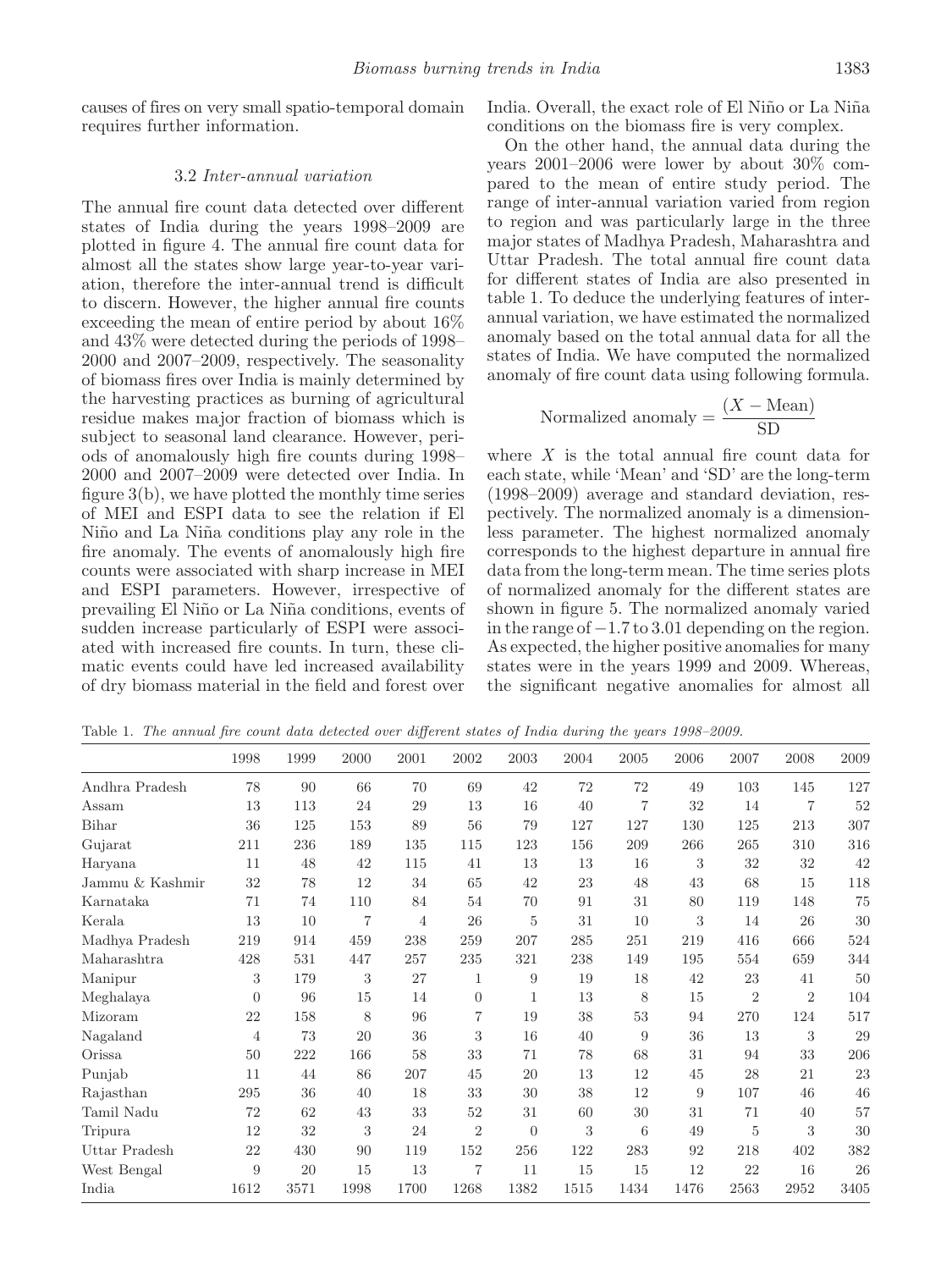

Figure 5. Time series variation of normalized anomaly for the different states.

Table 2. The annual mean normalized anomaly of fire count data over different states of India during the years 1998–2009.

|                 | 1998    | 1999    | 2000    | 2001    | 2002     | 2003    | 2004    | 2005    | 2006    | 2007    | 2008    | 2009    |
|-----------------|---------|---------|---------|---------|----------|---------|---------|---------|---------|---------|---------|---------|
| Andhra Pradesh  | $-0.13$ | 0.27    | $-0.53$ | $-0.40$ | $-0.434$ | $-1.33$ | $-0.33$ | $-0.33$ | $-1.09$ | 0.70    | 2.10    | 1.50    |
| Assam           | $-0.58$ | 2.81    | $-0.20$ | $-0.03$ | $-0.58$  | $-0.47$ | 0.34    | $-0.78$ | 0.07    | $-0.54$ | $-0.78$ | 0.74    |
| Bihar           | $-1.31$ | $-0.08$ | 0.31    | $-0.58$ | $-1.03$  | $-0.71$ | $-0.05$ | $-0.05$ | $-0.01$ | $-0.08$ | 1.14    | 2.44    |
| Gujarat         | 0.0012  | 0.36    | $-0.31$ | $-1.09$ | $-1.37$  | $-1.26$ | $-0.79$ | $-0.03$ | 0.79    | 0.77    | 1.42    | 1.50    |
| Haryana         | $-0.78$ | 0.47    | 0.27    | 2.74    | 0.24     | $-0.71$ | $-0.71$ | $-0.61$ | $-1.05$ | $-0.07$ | $-0.07$ | 0.27    |
| Jammu & Kashmir | $-0.54$ | 0.99    | $-1.20$ | $-0.47$ | 0.56     | $-0.20$ | $-0.83$ | $-0.01$ | $-0.17$ | 0.66    | $-1.10$ | 2.31    |
| Karnataka       | $-0.42$ | $-0.32$ | 0.85    | 0.0027  | $-0.98$  | $-0.45$ | 0.23    | $-1.73$ | $-0.13$ | 1.15    | 2.09    | $-0.29$ |
| Kerala          | $-0.18$ | $-0.47$ | $-0.76$ | $-1.04$ | 1.06     | $-0.95$ | 1.54    | $-0.47$ | $-1.14$ | $-0.09$ | 1.06    | 1.44    |
| Madhya Pradesh  | $-0.77$ | 2.38    | 0.32    | $-0.68$ | $-0.58$  | $-0.82$ | $-0.47$ | $-0.62$ | $-0.77$ | 0.13    | 1.26    | 0.62    |
| Maharashtra     | 0.40    | 1.05    | 0.52    | $-0.66$ | $-0.80$  | $-0.26$ | $-0.78$ | $-1.34$ | $-1.05$ | 1.19    | 1.84    | $-0.12$ |
| Manipur         | $-0.65$ | 2.99    | $-0.65$ | $-0.16$ | $-0.70$  | $-0.53$ | $-0.32$ | $-0.34$ | 0.15    | $-0.24$ | 0.13    | 0.32    |
| Meghalaya       | $-0.61$ | 2.00    | $-0.20$ | $-0.23$ | $-0.61$  | $-0.59$ | $-0.26$ | $-0.39$ | $-0.20$ | $-0.56$ | $-0.56$ | 2.22    |
| Mizoram         | $-0.65$ | 0.28    | $-0.74$ | $-0.14$ | $-0.75$  | $-0.67$ | $-0.54$ | $-0.44$ | $-0.16$ | 1.04    | 0.05    | 2.71    |
| Nagaland        | $-0.95$ | 2.40    | $-0.17$ | 0.61    | $-0.99$  | $-0.36$ | 0.80    | $-0.70$ | 0.61    | $-0.51$ | $-0.99$ | 0.27    |
| Orissa          | $-0.63$ | 1.92    | 1.09    | $-0.51$ | $-0.88$  | $-0.32$ | $-0.21$ | $-0.36$ | $-0.91$ | 0.02    | $-0.88$ | 1.68    |
| Punjab          | $-0.64$ | $-0.04$ | 0.72    | 2.93    | $-0.02$  | $-0.48$ | $-0.61$ | $-0.62$ | $-0.02$ | $-0.33$ | $-0.46$ | $-0.42$ |
| Rajasthan       | 3.01    | $-0.30$ | $-0.24$ | $-0.53$ | $-0.33$  | $-0.37$ | $-0.27$ | $-0.60$ | $-0.64$ | 0.61    | $-0.17$ | $-0.17$ |
| Tamil Nadu      | 1.48    | 0.85    | $-0.35$ | $-0.98$ | 0.22     | $-1.11$ | 0.73    | $-1.17$ | $-1.11$ | 1.42    | $-0.54$ | 0.54    |
| Tripura         | $-0.13$ | 1.13    | $-0.70$ | 0.63    | $-0.76$  | $-0.89$ | $-0.70$ | $-0.51$ | 2.21    | $-0.57$ | $-0.70$ | 1.01    |
| Uttar Pradesh   | $-1.41$ | 1.58    | $-0.91$ | $-0.70$ | $-0.45$  | 0.31    | $-0.67$ | 0.51    | $-0.89$ | 0.03    | 1.38    | 1.23    |
| West Bengal     | $-1.12$ | 0.90    | $-0.02$ | $-0.38$ | $-1.49$  | $-0.75$ | $-0.02$ | $-0.02$ | $-0.57$ | 1.27    | 0.17    | 2.01    |
| India           | $-0.60$ | 1.89    | $-0.15$ | $-0.47$ | $-0.95$  | $-0.82$ | $-0.69$ | $-0.67$ | $-0.67$ | 0.52    | 1.00    | 1.61    |

the states were estimated for the year 2005. The positive anomalies were mostly due to the fires in the northwest (e.g., Rajasthan, Punjab, Haryana, etc.) and northeast regions (e.g., Assam, Manipur, Mizoram, etc.). Based on the data for all India, the large positive departures from the long-term mean were during the years 1999, 2007, 2008 and 2009. While the annual fire counts during 2002, 2003 and 2005 show large negative departures. The normalized anomalies for the different regions of India are given in table 2.

It is an uncertain task to determine the longterm trend of fire counts which show large regional, seasonal, and inter-annual variations. The highest positive trend of about 16% yr<sup>−</sup><sup>1</sup> with respect to long-term mean has been estimated for the month of June but trends for April and May are not clear or negligible. The moderate positive trends in the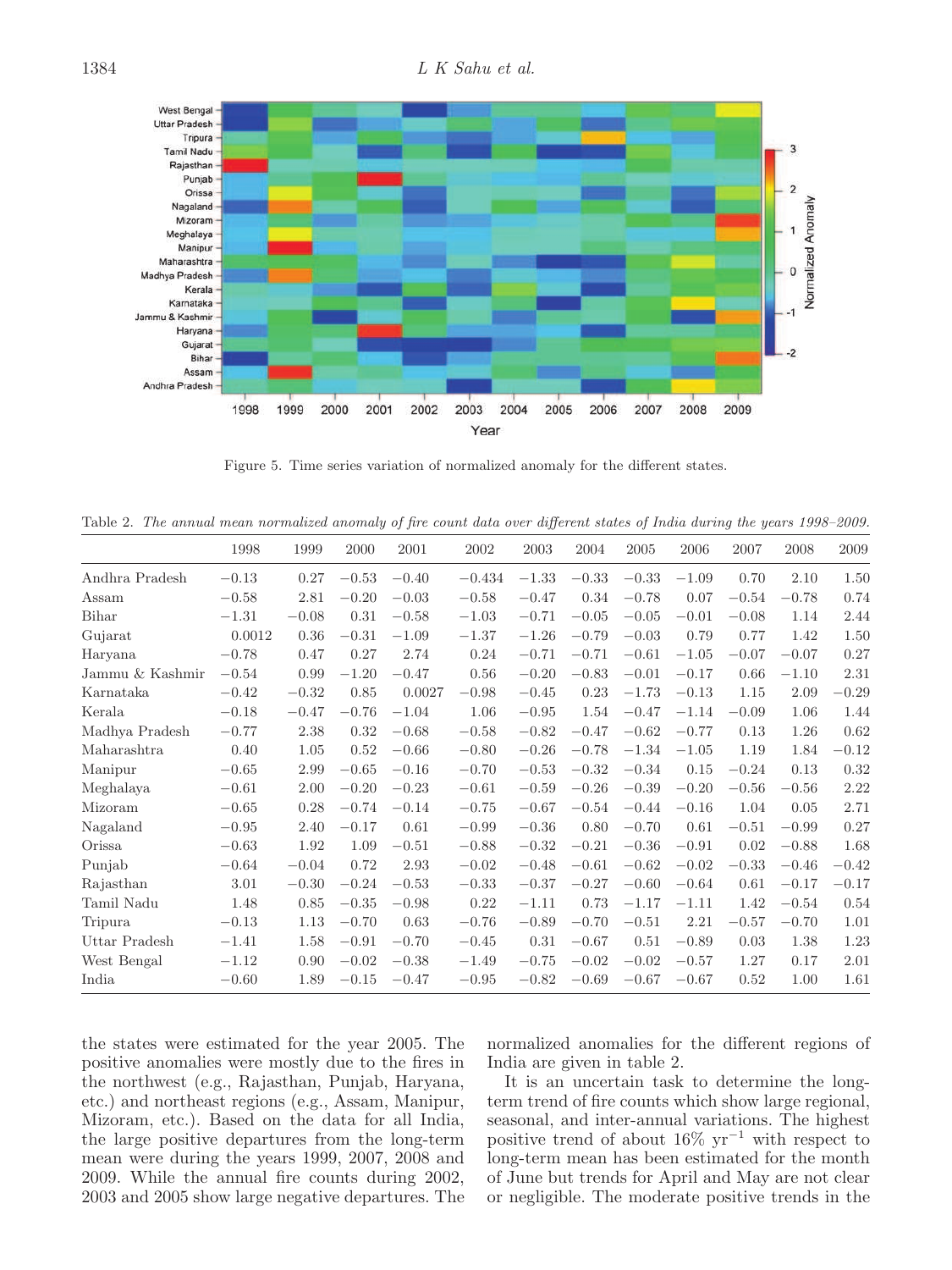

Figure 6. Time series variation of annual fire count over India, MEI and ESPI parameters during 1998–2009.

range of  $3-9\%$  yr<sup>-1</sup> were estimated for the remaining months. Based on the total annual data, the state-wise negative trends of 2–13% yr<sup>−</sup><sup>1</sup> were estimated for Rajasthan, Punjab, Assam, Haryana, Manipur, Nagaland, Orissa and Tamil Nadu in decreasing order, respectively. On the other hand, the positive trends of 2–21%  $yr^{-1}$  were estimated for the states of Mizoram, Bihar, Kerala, Uttar Pradesh, Gujarat, Andhra Pradesh, Jammu & Kashmir, West Bengal, Meghalaya, Karnataka and Tripura in decreasing order, respectively. However, no clear long-term trends were seen in the fire counts detected over two central but major states of Madhya Pradesh and Maharashtra. Overall, the annual data over the entire region of India show a positive trend of about  $3\% \text{ yr}^{-1}$ .

Tropical climate dynamics related to El Niño and La Niña have been known to greatly impact many parts of south Asia. The coupled phenomena of El Ni˜no–Southern Oscillation (ENSO) result from the warming and cooling of central and eastern Pacific Ocean. The ENSO, parameterized as the multivariate ENSO Index (MEI), is computed based on six different variables, viz., sea level pressure, wind components, sea surface temperatures (SST), air temperatures, and cloudiness fraction of the sky. The extreme weather events like flood, drought typhoon, forest fires, etc., in many regions of the world were related to ENSO. Typically, the warm-phase of ENSO is characterized by rainfall deficit in South Asia. The ENSO Precipitation Index (ESPI) is a precipitation-based scale to estimate the gradient of rainfall anomalies (Curtis and Adler 2000). In this study, we have used the MEI and ESPI data from NOAA (http://www.esrl.noaa. gov/psd/data/correlation/mei.data). The time series plots of annual fire count over India, MEI and ESPI parameters for the period of 1998–2009 are plotted in figure 6. The annual fire count data over India shows negative and positive correlations with MEI and ESPI, respectively. From 1999 to 2002, the fire count and ESPI show steady decline but accompanied by gradual increase in the MEI. But from 2003 to 2006, the fire count and ESPI show slightly increasing trends but decline in the MEI. The strong increasing trends in fire count and ESPI during 2006–2008 were accompanied by significant decline in the MEI.

#### 4. Summary

In this region, rice (kharif) crop is usually grown in wet summer season (sowing: May–June and harvesting: October–November) and wheat (rabi) crop in the dry winter season (sowing: November– December and harvesting: March till May). To clear the land for next crop, farmers burn the left one residues on field (open burning). The reason for burning of agricultural residues can be:

- manual harvesting and threshing of rice/wheat involve high labour costs;
- use of combines allows rapid field preparation for the next crop, however, it leaves large amount of residues on field;
- there is no significant income-generating alternate use of rice residues and
- burning residues is a quicker way to clear the fields for the next crop.

In this study, the results of satellite fire count data detected over different regions of India during years 1998–2009 have been presented. We have used the ATSR fire count data from the European Space Agency (ESA) ATSR-WFA project. The fire counts representing the activities of open biomass burning show large regional and temporal variations across India. The monthly fire data show the highest number events of biomass burning during summer season as compared to monsoon season. The biomass burning events in two central states of Madhya Pradesh and Maharashtra were particularly high and together accounted for about 25–45% of total annual fire count detected over India during the study period. As expected, the rainfall and fire count data show strong seasonal cycles with opposite in phases but no quantitative relation could be determined between their annual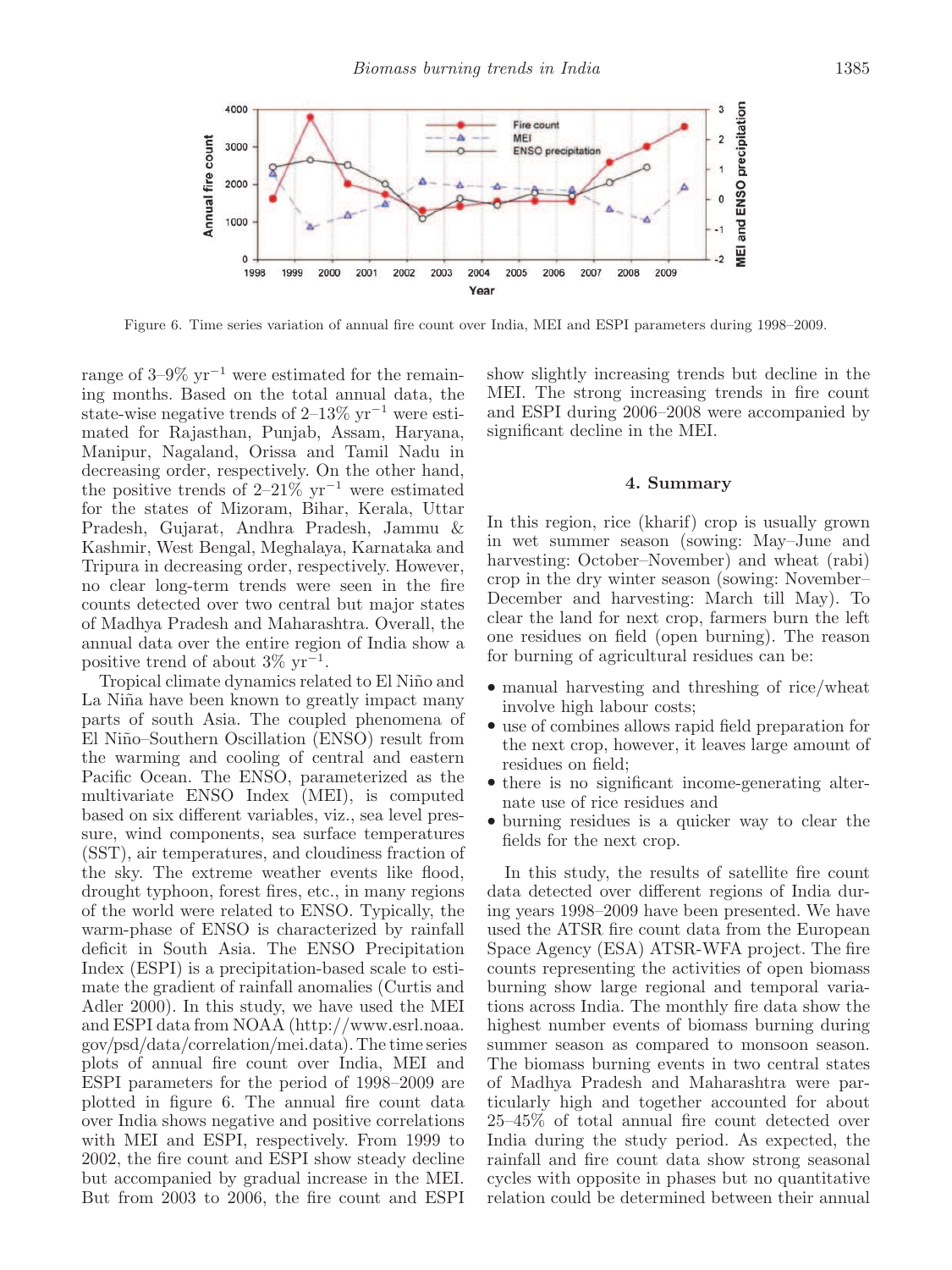values. The annual fire counts substantially exceeding the mean of entire period were detected during the two periods of 1998–2000 and 2007– 2009. However, the normalized anomaly varied in the range of  $-1.7$  to 3.01, depending on the region. For entire India, the normalized anomaly of annual fire count data show large positive departures for the years 1999, 2007, 2008 and 2009, but negative departures for years 2002, 2003 and 2005. The contributions of forest fire and agricultural waste burning in the inter-annual variation of fire count over India need to be determined.

## Acknowledgements

The ATSR World Fire Atlas data have been taken from Ionia products of European Space Agency (ESA) produced from remote sensing data (http:// earth.esa.int). The rainfall data for India was taken from the web (http://iridl.ldeo.columbia.edu/SOUR CES/.IITM/.All India/.Rainfall/). We are thankful to the IMD, Government of India, for providing the rainfall data.

# References

- Andreae M O and Merlet P 2001 Emission of trace gases and aerosols from biomass burning; Global Biogeochem. Cycles 15 955-966.
- Arino O, Simon M, Piccolini I and Rosaz J M 2001 The ERS-2 ATSR-2 World Fire Atlas and the ERS-2 ATSR-2 World Burnt Surface Atlas projects; Paper presented at 8th ISPRS conference on Physical Measurement and Signatures in Remote Sensing, European Space Agency, Aussois, France.
- Arino O, Plummer S and Defrenne D 2005 Fire disturbance: The 10 years time series of the ATSR World Fire Atlas; Proceedings of the MERIS-AATSR Symposium, ESA Publication SP-597.
- Arino O, Plummer S and Casadio S 2007 Fire disturbance: The 12 years time series of the ATSR World Fire Atlas; Proceedings of ENVISAT symposium 2007, ESA Publication, SP-636.
- Arino O, Casadio S and Serpe D 2012 Global night-time fire season timing and fire count trends using the ATSR instrument series; Remote Sens. Environ. 116 226–238, doi: 10.1016/j.rse.2011.05.025.
- Bond T C, Streets D G, Yarber K F, Nelson S M, Woo J-H and Klimont Z 2004 A technology-based global inventory of black and organic carbon emissions from combustion; J. Geophys. Res. 109 D14203, doi: 10.1029/2003JD003697.
- Buongiorno A, Arino O, Zehner C, Colagrande P and Goryl P 1997 ERS-2 monitors exceptional fire event; Earth Obs. Q. 56 1–6.
- Casadio S, Arino O and Serpe D 2012 Gas flaring monitoring from space using the ATSR instrument series; Remote Sens. Environ. 116 239–249.
- Christopher S A, Kliche D V, Chou J and Welch R M 1996 First estimates of the radiative forcing of aerosols generated from biomass burning using satellite data; J. Geophys. Res. 101(D16) 21,265–21,273.
- Crutzen P J and Andreae M O 1990 Biomass burning in the tropics: Impact on atmospheric chemistry and biogeochemical cycles; Science 250(4988) 1669–1678.
- Curtis S and Adler R 2000 ENSO indexes based on patterns of satellite-derived precipitation; J. Climate 13 2786– 2793.
- Dozier J 1981 A method for satellite identification of surface temperature fields of subpixel resolution; Remote Sens. Environ. 11 221–229.
- Duncan B N, Martin R V, Yevitch A C R and Logan J A 2003 Interannual and seasonal variability of biomass burning emissions constrained by satellite observations; J. Geophys. Res. 108(D2) 4040, doi: 10.1029/ 2002JD002378.
- Folkins I, Chatfield R, Baumgardner D and Proffitt M 1997 Biomass burning and deep convection in southeastern Asia: Results from ASHOE/MAESA; J. Geophys. Res. 102 13,291–13,299.
- Giglio L, Descloitres J, Justice C O and Kaufman Y J 2003 An enhanced contextual fire detection algorithm for MODIS; Remote Sens. Environ. 87 273–282.
- Giriraj A, Babar S, Jentsch A, Sudhakar S and Murthy M S R 2010 Tracking fires in India using Advanced Along Track Scanning Radiometer (A)ATSR data; Remote Sens. 2 591–610.
- Habib G, Venkataraman C, Chiapello I, Ramachandran S, Boucher O and Reddy M S 2006 Seasonal and interannual variability in absorbing aerosols over India derived TOMS: Relationship to regional meteorology and emissions; Atmos. Environ. 40 1909-1921, doi: 10.1016/j.atmosenv.2005.07.077.
- Hao W M and Liu M H 1994 Spatial and temporal distribution of biomass burning; Global Biogeochem. Cycles 8 495–503.
- Ito A and Penner J E 2004 Global estimates of biomass burning emissions based on satellite imagery for the year 2000; J. Geophys. Res. 109 D14S05, doi: 10.1029/ 2003JD004423.
- Kaufman Y J, Justice C O, Flynn L P, Kendall J D, Prins E M, Giglio L, Ward D E, Menzel W P and Setzer A W 1998 Potential global fire monitoring from EOSMODIS; J. Geophys. Res. 103 32,215–32,238.
- Kharol S K and Badarinath K V S 2006 Impact of biomass burning on aerosol properties over tropical urban region of Hyderabad, India; Geophys. Res. Lett. 33 L20801, doi: 10.1029/2006GL026759.
- Kumar R, Naja M, Pfister G G, Barth M C, Wiedinmyer C and Brasseur G P 2012 Simulations over South Asia using the weather research and forecasting model with chemistry (WRF-Chem): Chemistry evaluation and initial results; Geosci. Model Dev. 5 619–648.
- Lal S 2007 Trace gases over the Indian region; *Indian J.* Radio Space Phys. 36 556–570.
- Legg C A and Laumonier Y 1999 Fires in Indonesia, 1997: A remote sensing perspective; Ambio. 28(6) 479–485.
- Lelieveld J et al. 2001 The Indian Ocean Experiment: Widespread air pollution from south and southeast Asia; Science 291 1031–1036.
- Levine J S 2000 Global biomass burning: A case study of the gaseous and particulate emissions released to the atmosphere during the 1997 fires in Kalimantan and Sumatra, Indonesia; In: Biomass burning and its inter-relationships with the climate system (eds) Innes J L, Beniston M and Verstraete M M (Norwell, Mass: Kluwer Acad.) pp. 15–31.
- Mieville A, Granier C, Liousse C, Guillaume B, Mouillot F, Lamarque J F, Grégoire J M and Pétron G 2010 Emissions of gases and particles from biomass burning during the 20th century using satellite data and a historical reconstruction; Atmos. Environ. 44 1469–1477.